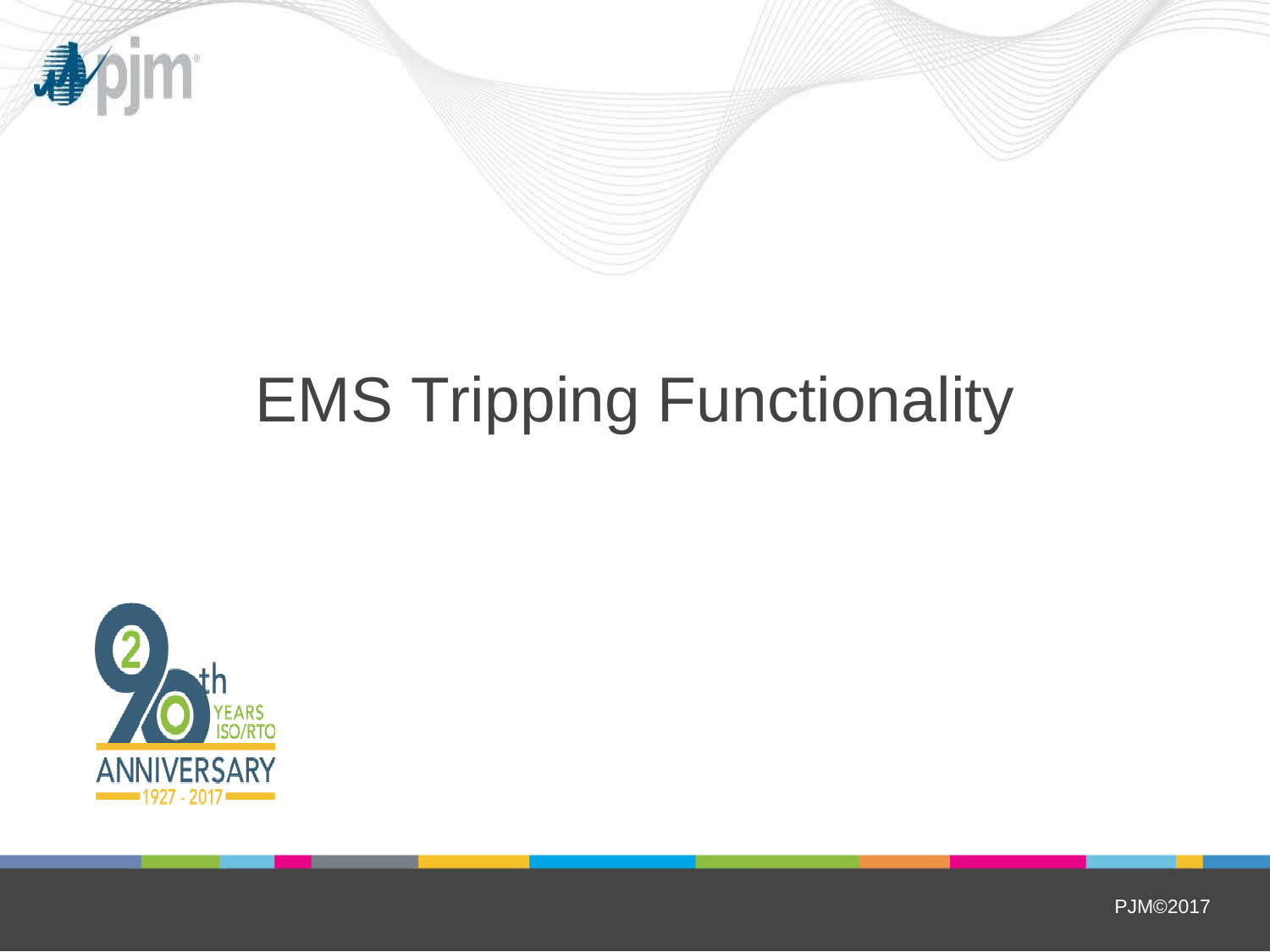

- In cases of emergency tripping, it was determined necessary to generate a transmission outage ticket as quickly as possible.
- In cases of emergency trips it may take some time for a transmission company (TO) to create a ticket since they are assessing the scope of the issue.
- The PJM EMS automatically receives a signal from the TO EMS notifying PJM of the outage.
- However, this data is not immediately sent to NERC SDX.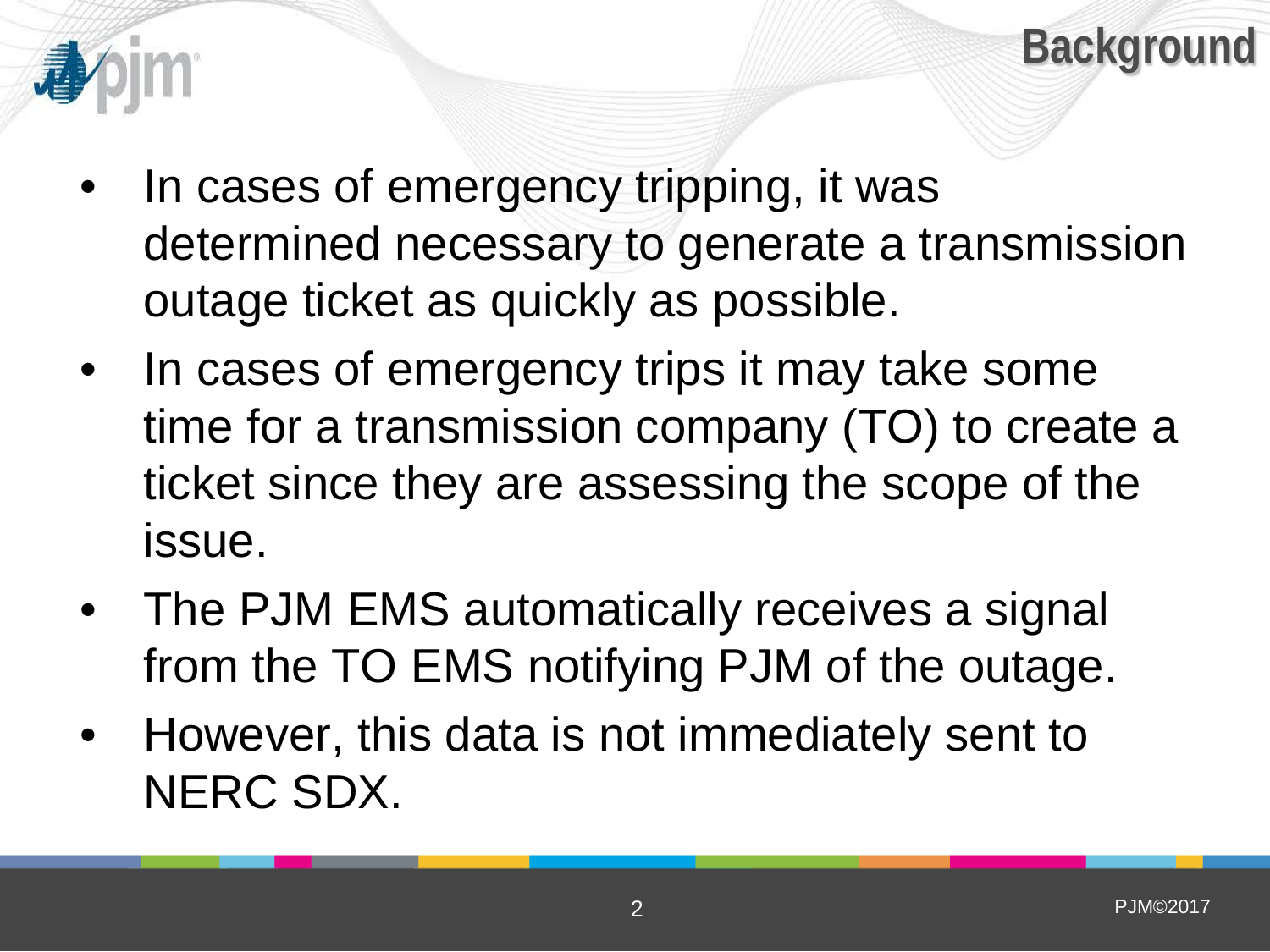- Also notifications not sent to other interested TO's within the PJM footprint or PJM neighbors having access to the eDart Transmission Outage Ticket (TOT).
- To handle these issues the EMS Tripping Functionality was created.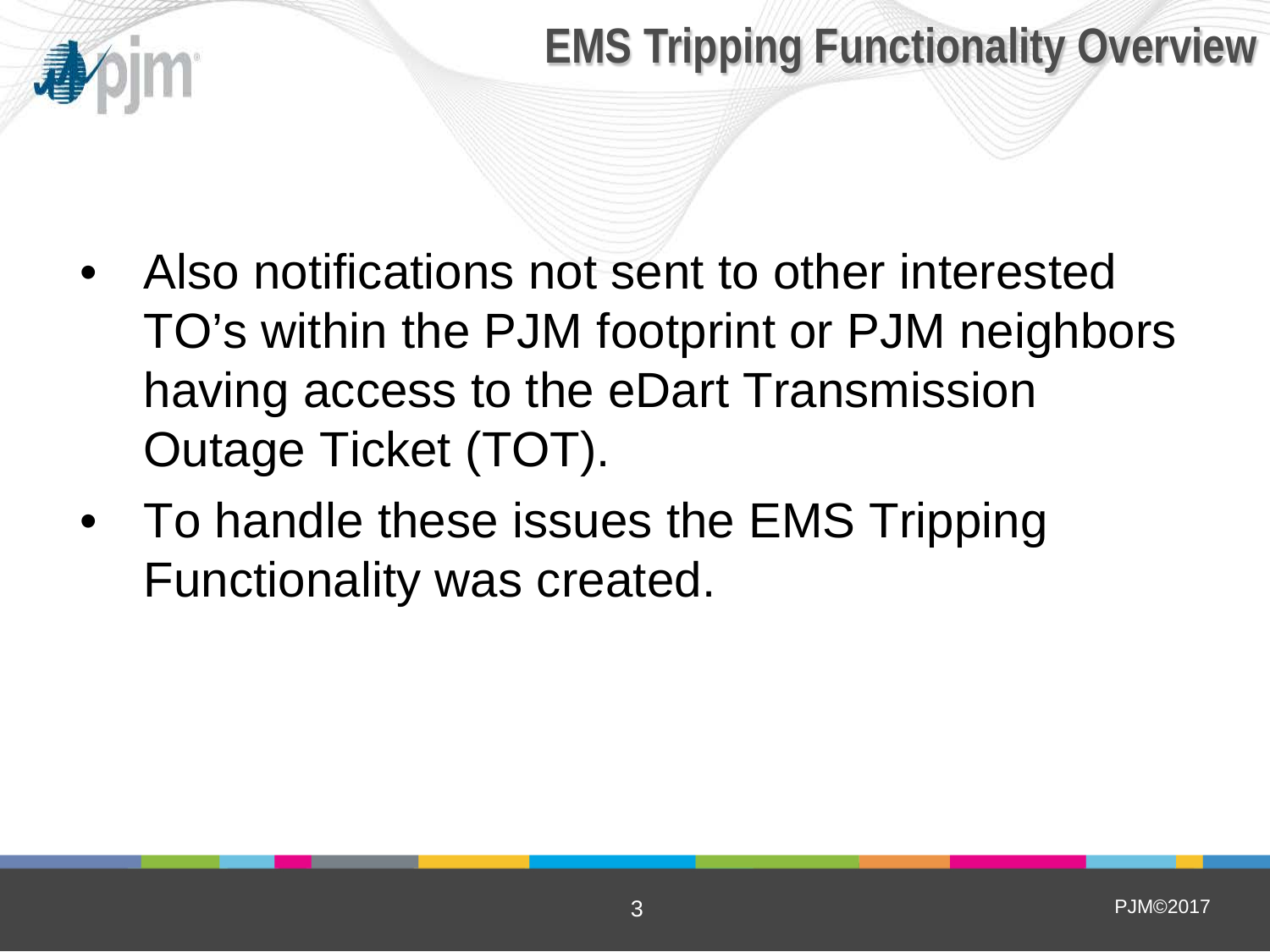- The EMS Tripping Functionality takes advantage of the fact that the PJM EMS has been given a signal that the facility is out of service.
- Once every ten minutes it checks the TOT to see if a ticket had been created for the outage.
- If no ticket was created the functionality will automatically create one, assigning the ticket to the TO whose zone the facility is in.
	- For tie-lines one of the companies the line traverses arbitrarily will be assigned.
- If a ticket is found for the facility, which is scheduled to start within the next six hours, that is not in the status of "Active," it will be changed to "Active."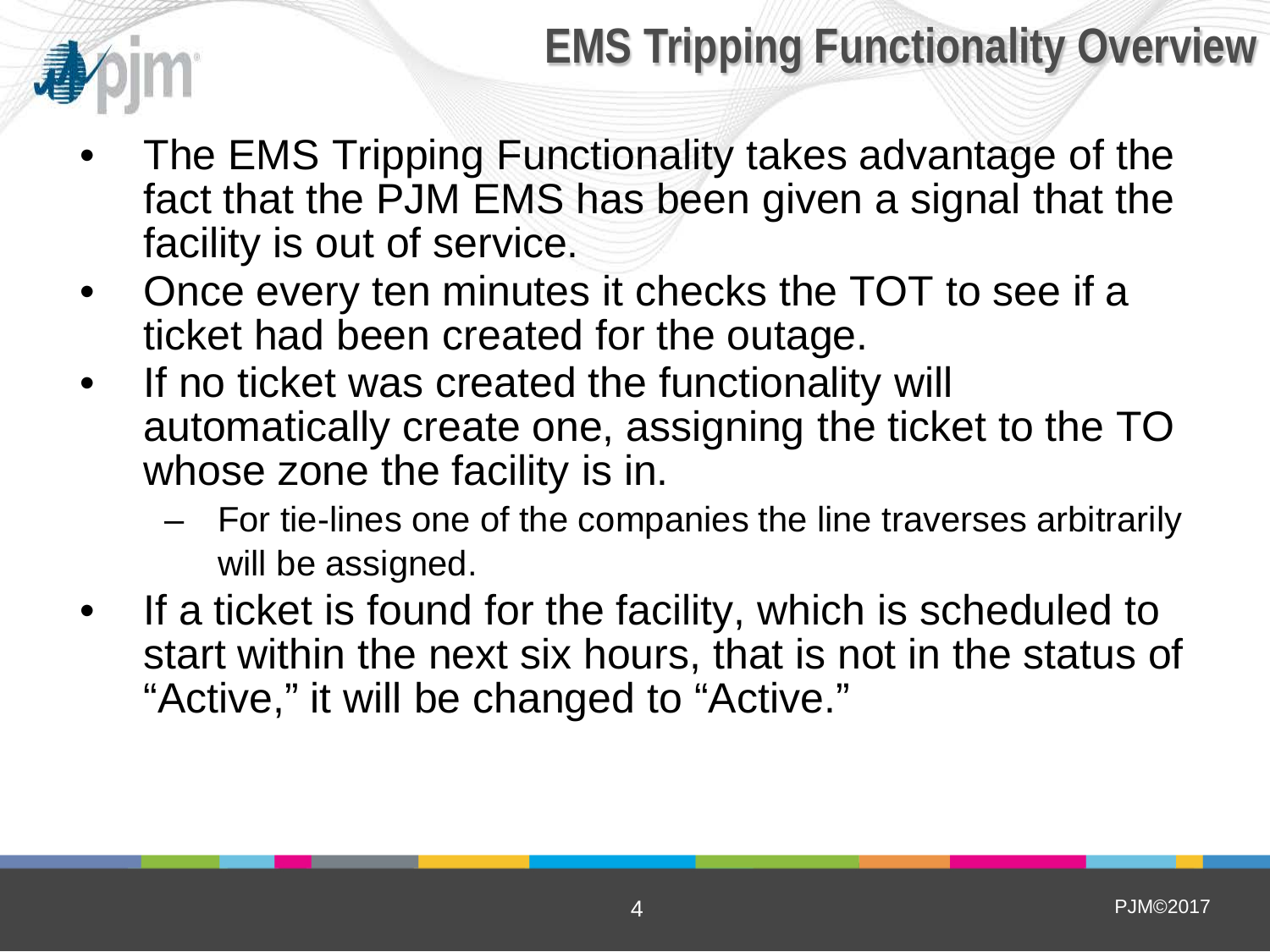- Tripped equipment (from PJM EMS) automatically creates an eDART outage ticket
- All equipment 115kV and above
- Outage type = Tripping
- Ticket has Active status
- Start date/time = time of tripping
- End date  $=$  Start date  $+$  2 hours
- Tier 1 equipment list is auto selected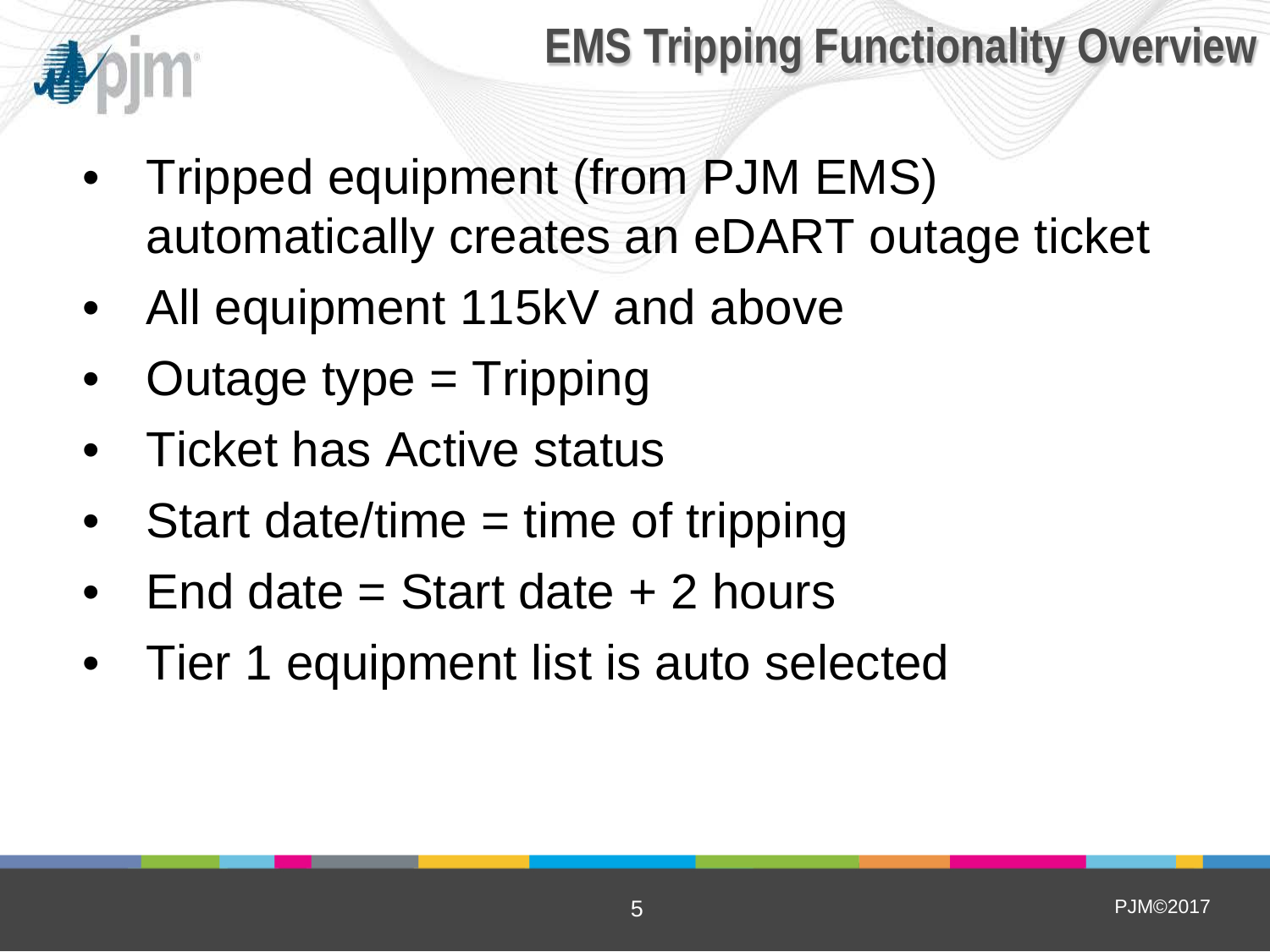- EMS Tripping Tickets created automatically by eDART are given a default cause of "Unknown".
- EMS Tripped Tickets have the functionality to allow the Transmission Operator to associate cause for the purpose of performance compliance data gathering and to give PJM a better understanding of the reason for the outage.
- "Contingency Planning" checkbox is for the outage being caused by pre-contingency switching.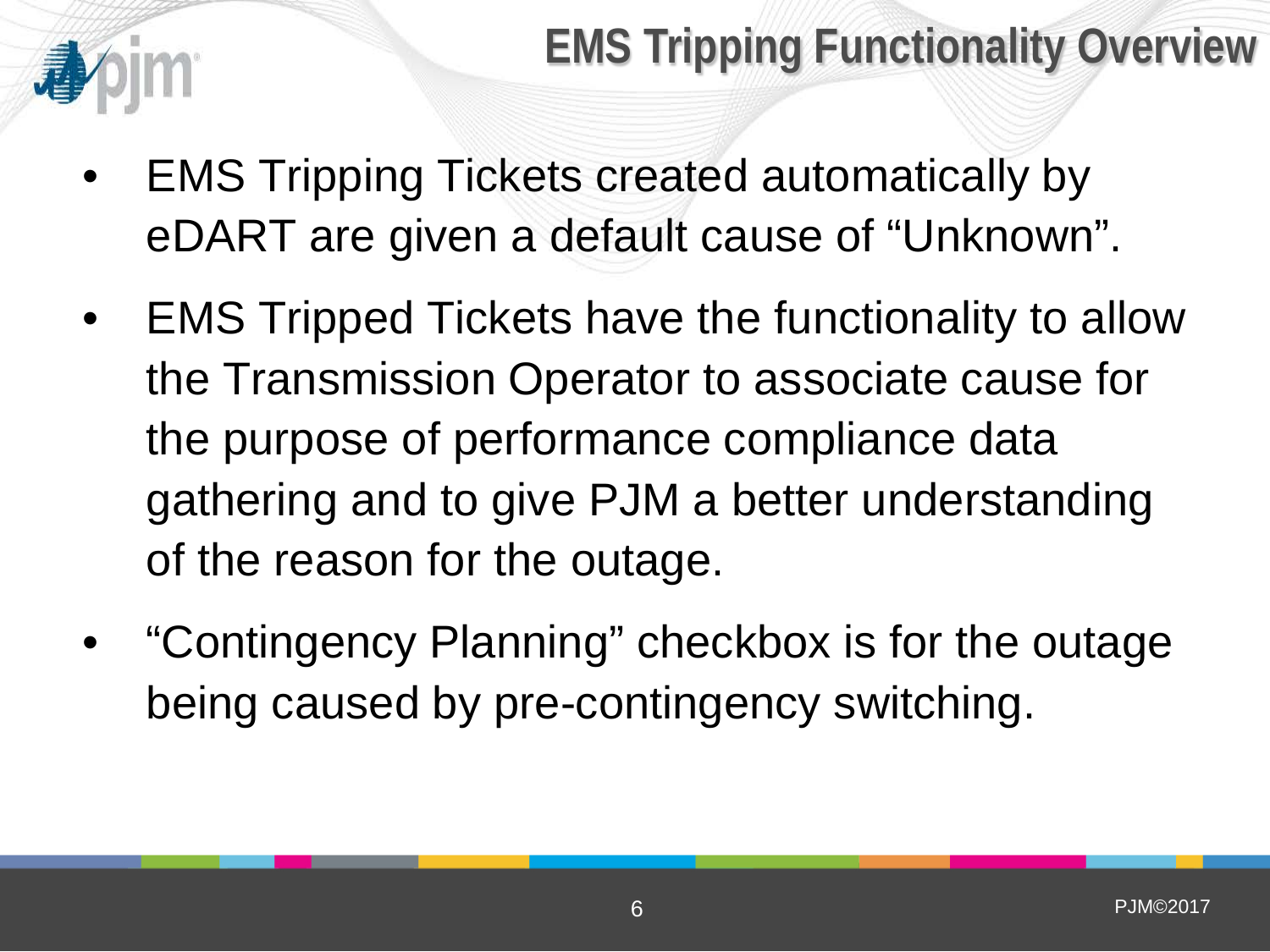



- Once the EMS Tripping Ticket is created, notifications are automatically sent to interested TOs.
	- As a result of the PJM-MISO JOA, MISO is also notified if the outage is to a LINE or XFMR for which MISO has requested notification within the guidelines of the JOA Outage Requirement Specification.
- If the facility is mapped to the MMWG case (NERC PSSE model) the outage is included in the Transmission Outages sent to NERC SDX with a status of Forced.
	- If the facility is 230 KV or above, NERC SDX automatically posts the outage on RCIS.
	- Since NERC SDX is updated every fifteen minutes it also receives updates as End Dates are extended.
		- Updates to the End Dates are posted to RCIS automatically via NERC SDX functionality.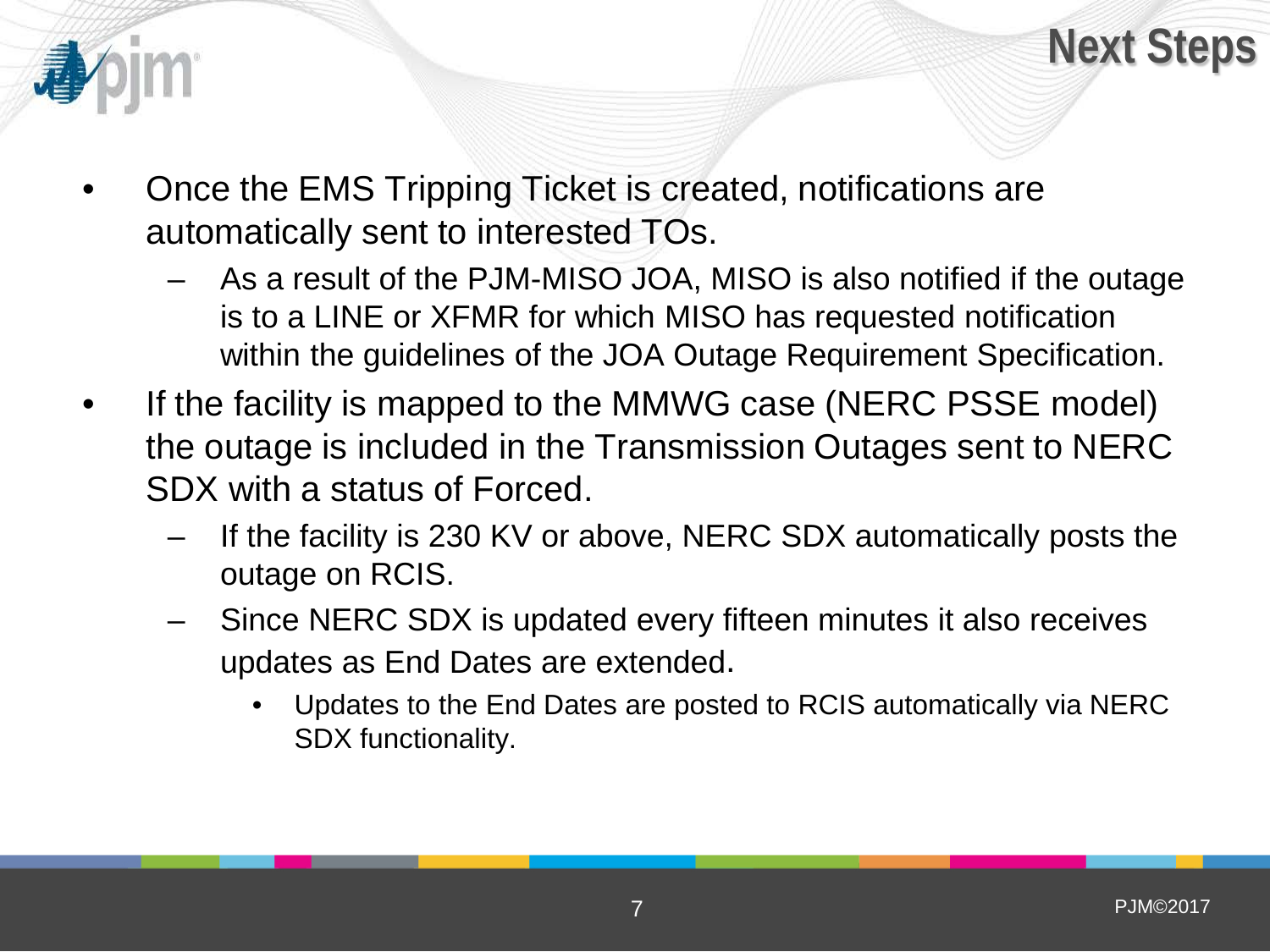- The EMS Tripping Ticket is only meant for quick postings and notifications.
	- EMS Tripping Tickets are available to the owning TO via the Review/Revise Report in TOT.
- The TO who owns the facility still must create a ticket giving full details – as per usual – on the outage.
	- For tie-lines, the company who owns the part of the line in issue would create the ticket.
		- Note: This may not be the company the EMS Tripping ticket was created under as the company selected to own the EMS Tripping Ticket is selected arbitrarily. In that case the company owning the part of the line in issue would have received notification of the EMS Tripping Ticket when it was initially created.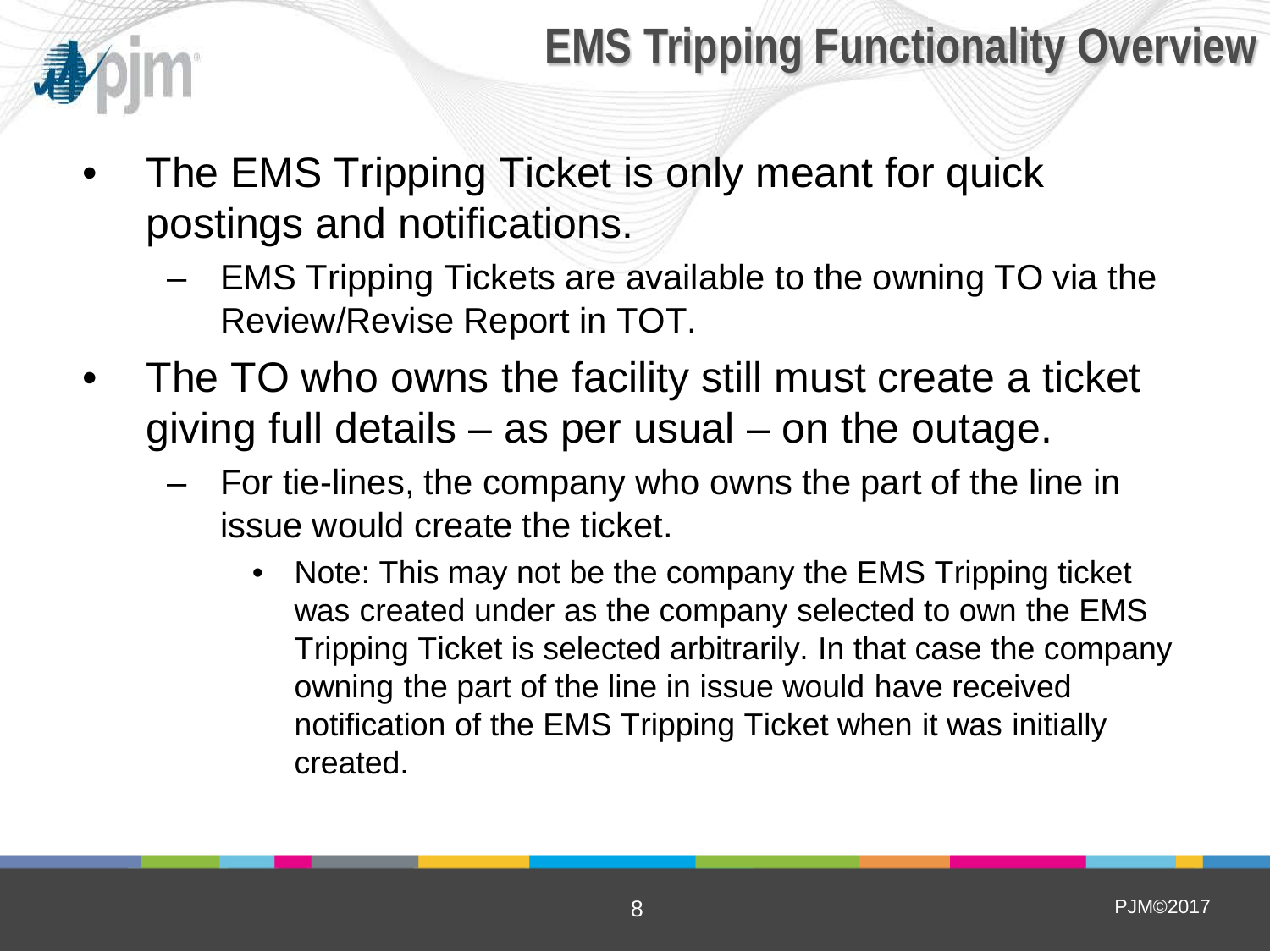### **EMS Trip Update**

• Once logged in to eDart, select EMS Trip Update from the **Transmission** Outage Main Menu at the top of the screen.

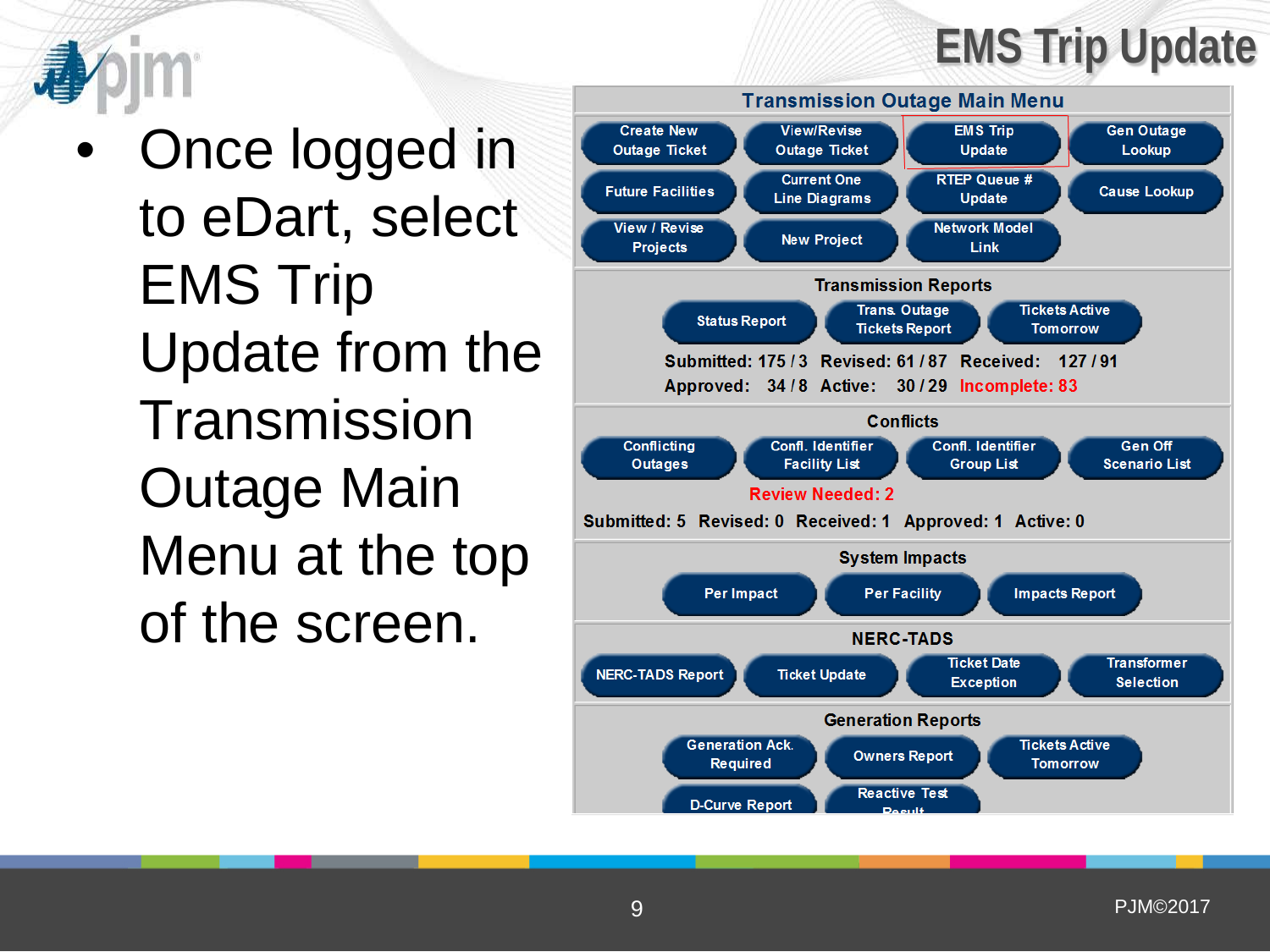#### **EMS Trip Update**

- Form in Transmission Outage Ticket to allow TO to assign Cause Type to all EMS Trip Tickets marked "Unknown"
- User either selects a Cause Type from drop down or checks "Pre-<br>Contingency Switching"
- Button on Transmission Outage Ticket menu only visible if user's company has EMS Trip Tickets marked "Unknown".
- Transmission Owner/Operator is expected to update ticket if "EMS Trip Update" Button is shown.
- When you are finished, scroll to the bottom and click Submit Form.
- Select Main Menu to return to the initial Trans. Tickets Menu.

|                                    |                                                                                                |                       |                 |              |                                       |  | <b>EMS Trip Update</b>        |       |   |                                     |
|------------------------------------|------------------------------------------------------------------------------------------------|-----------------------|-----------------|--------------|---------------------------------------|--|-------------------------------|-------|---|-------------------------------------|
| Result Set is limited to 100 rows. |                                                                                                |                       |                 |              |                                       |  |                               |       |   |                                     |
|                                    | <b>Ticket Status:</b><br>Submitted Received Approved Revised Active V Cancelled<br>Completed V |                       |                 |              |                                       |  |                               |       |   |                                     |
| <b>Apply Filter</b>                |                                                                                                |                       |                 |              |                                       |  |                               |       |   |                                     |
| $\overline{2}$                     |                                                                                                |                       |                 |              |                                       |  |                               |       |   |                                     |
| Ticket ID                          | <b>Ticket ID</b>                                                                               | Company Ticket Status | <b>Station</b>  |              | Voltage Equipment Start Date End Date |  |                               | Cause |   | <b>Pre-Contingency</b><br>Switching |
| 75674                              |                                                                                                | Completed             | <b>GRANITE</b>  | 230 KV 230-1 |                                       |  | 03/24/2004 12/11/2011 Unknown |       | ٠ | E                                   |
| 75675                              |                                                                                                | Completed             | <b>COLU BC</b>  |              | 230 KV COL-HOW                        |  | 03/24/2004 12/11/2011 Unknown |       |   | $\Box$                              |
| 75676                              |                                                                                                | Completed             | <b>COLU BC</b>  |              | 230 KV COL-HIG                        |  | 03/24/2004 12/11/2011 Unknown |       |   | $\Box$                              |
| 75843                              |                                                                                                | Completed             | <b>NOTCHCLI</b> |              | 115 KV NOT-WIN8                       |  | 03/25/2004 11/11/2011 Unknown |       | ۰ | n                                   |